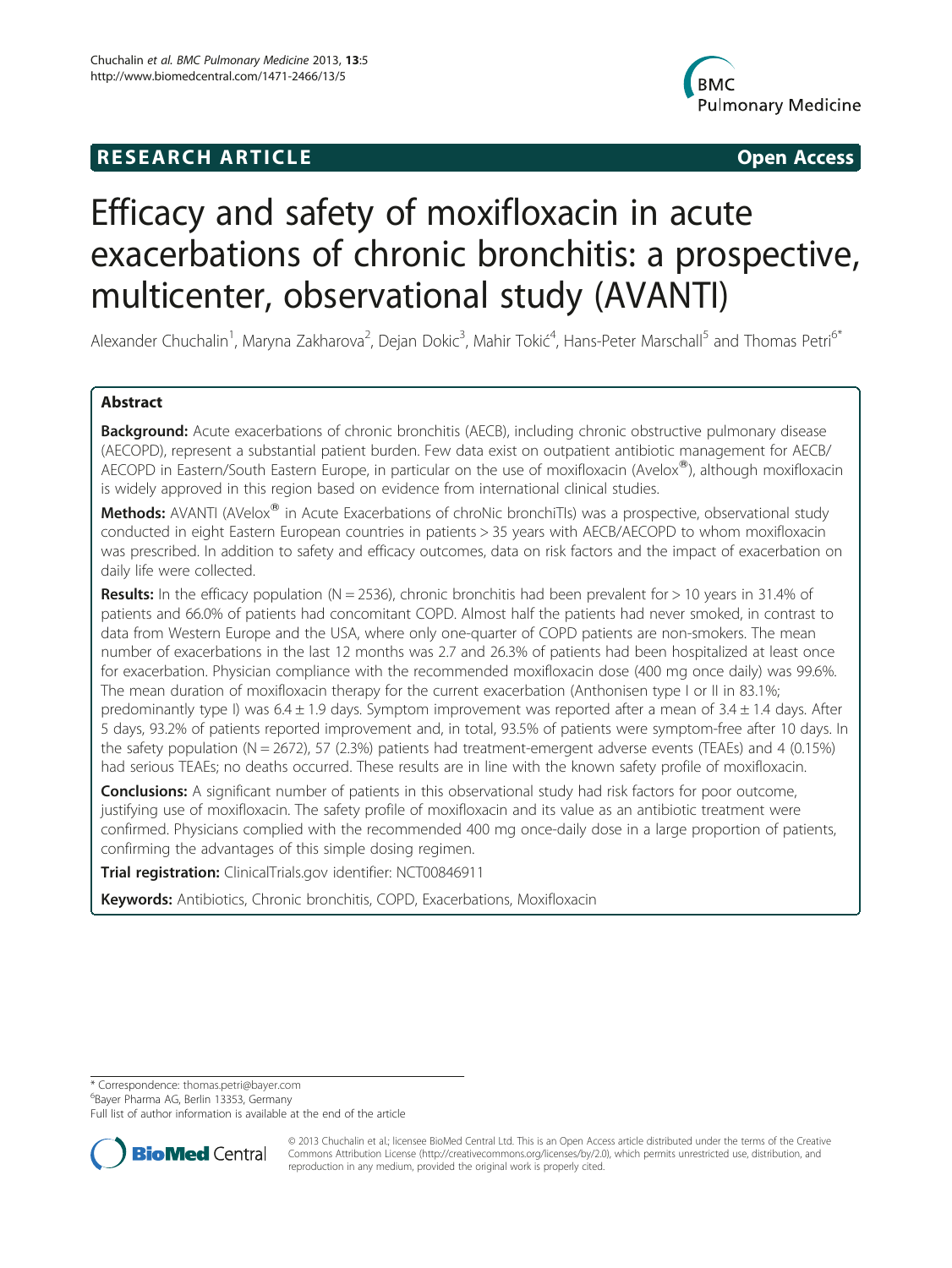# Background

Acute exacerbations of chronic bronchitis (AECB), including chronic obstructive pulmonary disease (AECOPD), represent a substantial disease burden to patients, contributing to reduced lung function, increased morbidity and mortality, and long-term impairment in quality of life [\[1-8](#page-9-0)].

A role for bacteria is implicated in 40-50% of AECB episodes [\[9\]](#page-9-0). In a routine clinical setting, where bacteriological assessment may not be available, empirical antibacterial therapy is generally recommended for patients who fulfill specific clinical criteria, with the aim to influence the disease course and prevent complications [[10](#page-9-0)-[12](#page-9-0)]. Guidelines by Woodhead et al. [\[12\]](#page-9-0) recommend antibiotic therapy for patients with increased dyspnea, sputum volume, and sputum purulence (Anthonisen type I) and for patients with two of these symptoms including increased sputum purulence (Anthonisen type II), but not in patients with one of these symptoms alone (Anthonisen type III) [\[13](#page-9-0)]. The GOLD recommendations for antibiotic therapy are based on the severity of exacerbations, the presence of risk factors, and predictors of poor outcome (e.g. comorbid conditions, frequency of AECBs, and previous antibiotic use) [\[10\]](#page-9-0). Using these criteria, the GOLD guidelines recommend amoxicillin/clavulanate or fluoroquinolones in patients with moderate to severe exacerbations.

Moxifloxacin is a fourth-generation fluoroquinolone with a broad spectrum of activity relevant to the microorganisms isolated in AECB, including Gram-positive and Gram-negative bacteria, atypical pathogens, and anaerobic bacteria, as well as species resistant to aminoglycosides, tetracyclines, and macrolide antibiotics. Beta-lactamase producing strains of Haemophilus influenzae and Moraxella catarrhalis are susceptible to moxifloxacin [[14](#page-9-0)-[17](#page-9-0)]. Moxifloxacin is strongly targeted to alveolar tissue [\[18,19](#page-9-0)] and demonstrates rapid initial killing and eradication rates for pneumococcal bacteria [\[16\]](#page-9-0).

The initial clinical program for moxifloxacin in AECB included two studies of moxifloxacin (400 mg once daily, 5 days) versus clarithromycin (500 mg twice daily, 7–10 days) and two studies versus cefuroxime axetil (500 mg twice daily, 10 days) in a total of 2381 patients [\[20](#page-9-0),[21\]](#page-9-0). Together, these studies demonstrated that moxifloxacin achieved a clinical response rate of 89% and a bacteriological response rate of 87% at 7–14 days post-treatment.

In another, prospective, multicenter, randomized, doubleblind study of outpatients with AECB (MOSAIC), 5-day moxifloxacin was associated with significantly higher clinical cure rates and bacterial eradication rates than a 7-day standard regimen (i.e. amoxicillin 500 mg three times daily, or clarithromycin 500 mg twice daily, or cefuroxime axetil 250 mg twice daily) [\[22\]](#page-9-0). In addition, the time until next exacerbation was significantly greater with moxifloxacin than the comparator during 9-month

follow-up [\[22](#page-9-0)], which may be attributed to more effective bacterial eradication by moxifloxacin [\[23\]](#page-9-0). Post-hoc analyses of the MOSAIC study identified a beneficial influence on clinical cure rates from moxifloxacin treatment and a poorer outcome associated with cardiopulmonary disease, forced expiratory volume in 1 second  $(FEV_1)$  $<$  50% predicted, and  $\geq$  4 AECBs in the previous year [\[24\]](#page-9-0).

The recent MAESTRAL study of 1492 outpatients aged ≥ 60 years with moderate-to-severe AECOPD (Anthonisen grade I) showed that moxifloxacin (400 mg/day for 5 days) is as effective as amoxicillin/clavulanic acid (875/ 125 mg for 7 days) in clinical success rate, with a significantly lower failure rate in patients with confirmed bacterial AECOPD [[25](#page-9-0)]. The benefits of moxifloxacin (400 mg/day for 5 days) also translated into a more favorable long-term quality of life when compared with amoxicillin/clavulanate (500/125 mg three times daily for 10 days) in the general practice setting [[26](#page-9-0)].

Based on the existing controlled trial evidence, researchers have concluded that moxifloxacin is as effective or even more effective compared with other antimicrobials, with a more advantageous dosage regimen that may be associated with increased compliance [[27,28\]](#page-9-0).

Observational studies provide valuable information, alongside controlled clinical studies, with relevance to contemporary practice. Published data on 9225 patients aged ≥ 35 years with AECB or AECOPD from eight European countries, from among the 46 893 patients recruited globally to an observational study of moxifloxacin (the GIANT study), demonstrated very good or good efficacy for moxifloxacin in 94.9% of patients and very good or good tolerability in 96.7%, based on physician assessments [\[29](#page-9-0)].

Few data exist on the outpatient antibiotic management of AECB/AECOPD in Eastern/South Eastern Europe, and in particular on the use of moxifloxacin in this population. The current non-interventional observational study was conducted to gain further information on the treatment of AECB with moxifloxacin in a large population of outpatients with moderate-to-severe AECB recruited from countries in South Eastern/Eastern Europe and Kazakhstan.

# Methods

# Study design

The AVANTI study (AVelox $^{\circledR}$  in Acute Exacerbations of chroNic bronchiTIs) was a prospective, multicenter, observational study conducted at 182 investigational centers in 8 countries (Albania, Bosnia and Herzegovina, Kazakhstan, Macedonia, Moldova, Russian Federation, Slovakia, and Ukraine) between 8 April 2008 and 6 April 2010.

The observational period for each patient commenced at the initiation of treatment with moxifloxacin (Avelox®)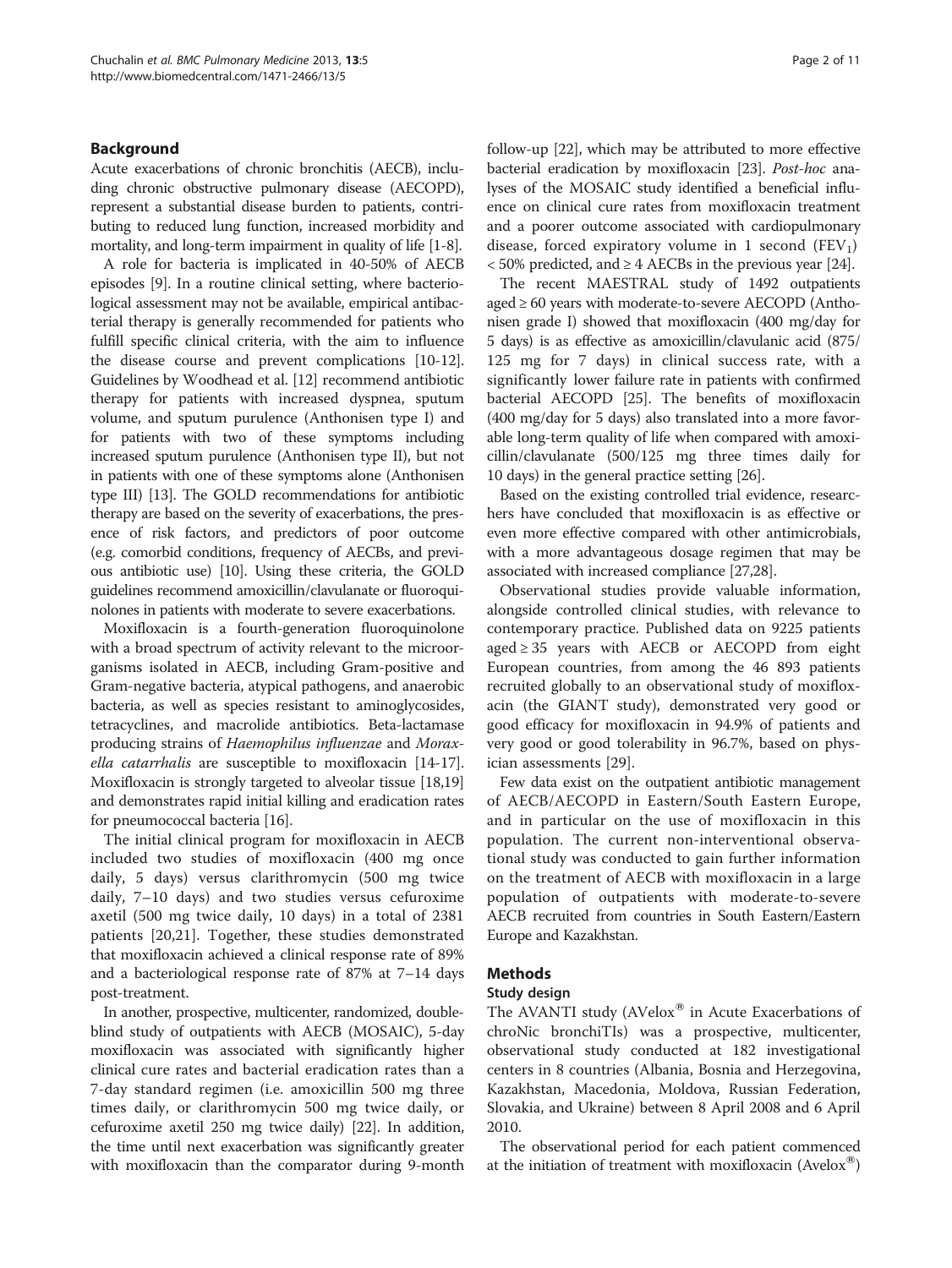for AECB and was continued until an improvement or relief of symptoms at follow-up visit or premature discontinuation. Up to two follow-up visits were planned, with the last assessment following the final intake of moxifloxacin.

# **Patients**

Male or female outpatients aged  $\geq$  35 years with a diagnosis of AECB were included in the study. The diagnosis of AECB and of any concomitant diseases was provided by attending physicians, who were pulmonologists or internal medicine specialists (approximately 60%), general practitioners (10%), or practitioners from other specialties. An exacerbation of chronic bronchitis was considered to be present when the patient experienced an acute increase in respiratory symptoms, including dyspnea, sputum volume, and/or sputum clearance. Exacerbations were classified into Anthonisen types I, II, or III [[13\]](#page-9-0). Exclusion criteria were limited to contraindications to the use of moxifloxacin, as described in the locally available Summary of Product Characteristics.

Data on disease characteristics, risk factors, and the impact of exacerbations on daily life were collected from patients before initiation of moxifloxacin treatment.

The study protocol was approved by the local independent ethics committee or institutional review board, as applicable, at each of the investigator sites. At the national level, the study was approved in Albania by the Bioethics National Committee of the Ministry of Health, in Moldova by the National Ethical Committee, in the Russian Republic by the Ethical Committee at the Federal Service on Surveillance in Healthcare and Social Development, in Slovakia by the Ethical Committee of the Bratislava Region, and in Ukraine by the Central Ethics Commission of the Ministry of Health. Notification on the study protocol, following regulatory requirements for non-interventional studies, was provided in Bosnia and Herzegovina to the Ministry of Health, and in Kazakhstan to the local regulatory authority and the National Center for Drug Expertise, Medical Devices and Medical Equipment. In Macedonia, no ethics committee approval or notification was requested at national level. All patients provided informed consent in accordance with local regulations.

# Study medication

Moxifloxacin was prescribed according to the medical judgment of the investigator and in accordance with the guidelines from the European Medicines Agency, the US Food and Drug Administration, and local regulations (e.g.  $A$ velox<sup>®</sup> (moxifloxacin hydrochloride) US prescribing information [[30\]](#page-9-0)).

The dose of moxifloxacin recommended for the treatment of AECB in the study was 400 mg once daily, consistent with the local Summary of Product Characteristics. Final decisions on the dose of moxifloxacin and on the use of concomitant medications were at the discretion of the attending physician.

# Efficacy and safety assessments

Efficacy assessments for each patient included the frequency of improvement of different symptoms (including sputum volume, sputum character, fever, cough, and dyspnea), the frequency of cure (i.e. symptom-free status), the time to improvement in symptoms and to cure, and general assessments of the effectiveness of moxifloxacin treatment using methodologies similar to those employed in the GIANT study [[29](#page-9-0)].

Safety evaluations included adverse events reported during the study, coded using the Medical Dictionary for Regulatory Activities (MedDRA) version 13.0, and a general subjective tolerability assessment by investigators.

Physicians additionally provided summary assessments of the overall efficacy and tolerability of moxifloxacin into the categories: 'very good', 'good', 'sufficient', and 'insufficient'. Both physicians and patients provided an assessment of their satisfaction with the therapeutic effect of moxifloxacin. Finally, for patients with available data, physicians compared the overall effect and onset of action of moxifloxacin against the antibiotic used to treat the previous episode of AECB.

# Statistical analyses

Efficacy and safety outcomes were analyzed by descriptive statistics. As appropriate for non-interventional studies, statistical tests were not performed. The safety population included all patients who took at least one dose of study medication and provided information on adverse events. The efficacy population included all patients who took at least one dose of study medication and provided information on the efficacy of treatment.

A minimum of 1600 patients were planned to be included in the study. As 2672 patients were actually included, adverse events occurring at a frequency of 0.125% (1:800 patients) could be detected with a probability of 95%.

# Results

# Patient population

A total of 2672 patients were enrolled in the study and included in the safety population. The efficacy population consisted of 2536 patients, after exclusion of 136 (5.1%) patients from the safety population, most commonly because of age  $<$  35 years (n = 119) (Figure [1\)](#page-3-0).

Demographic and disease characteristics of the efficacy population at baseline are presented in Table [1.](#page-4-0) Patient ages ranged from 35 to 94 years, with approximately one-third of patients (31.6%) aged above 65 years. Over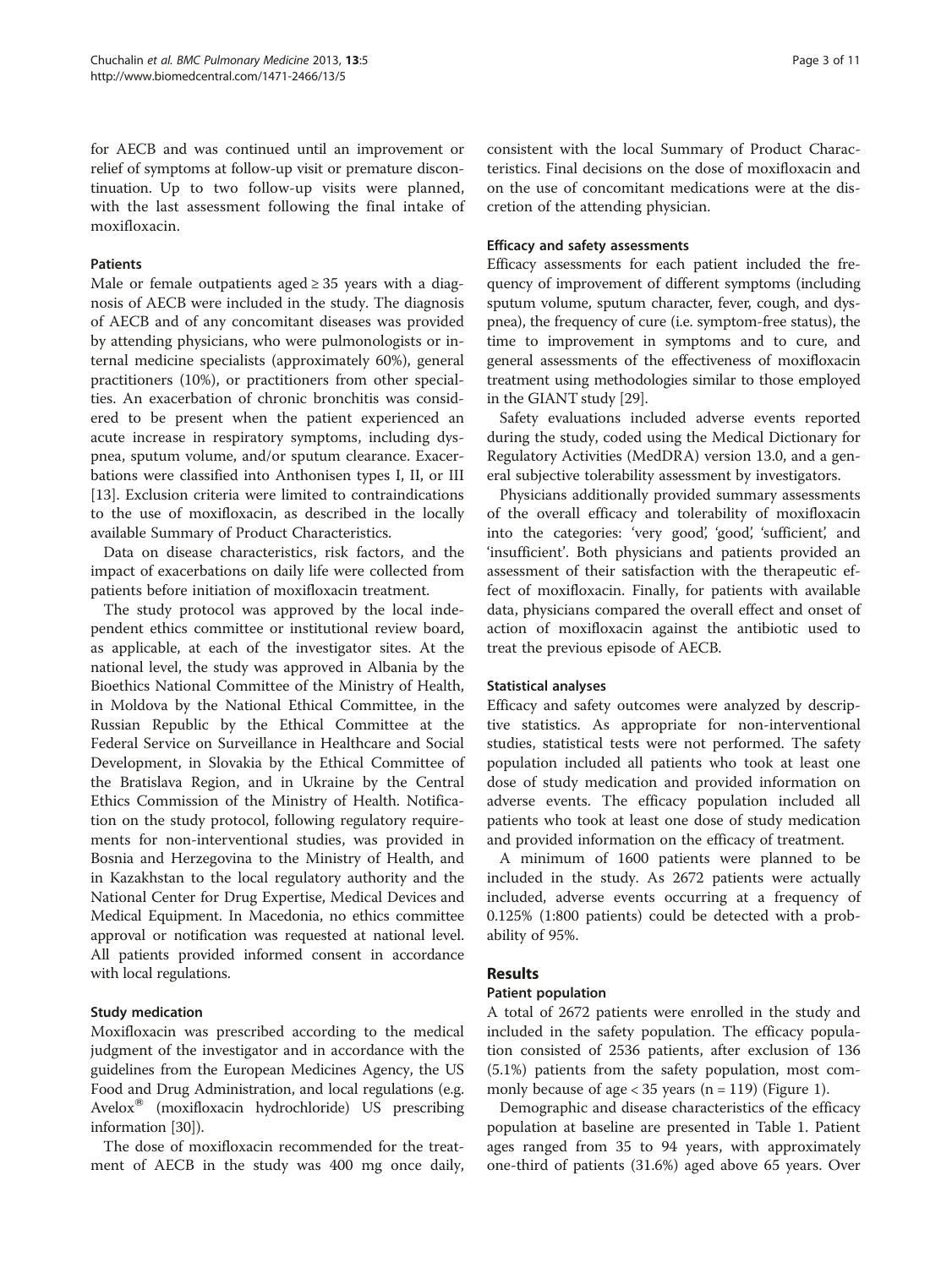<span id="page-3-0"></span>

one-half of patients (53.9%) were past or current smokers. Over the past 12 months, patients had experienced a mean of  $2.7 \pm 1.9$  (range 1.0-20.0) episodes of AECB. An antibiotic was prescribed for the previous episode of AECB in 62.2% of patients, most commonly amoxicillin (13.6% of patients), usually combined with clavulanic acid.

The most common symptoms in the current AECB episode were increased sputum purulence, worsening of dyspnea, and increased sputum volume (Table [1\)](#page-4-0); 42.9% of patients were classified as Anthonisen type I, 40.2% as type II, and 16.2% as type III, with data missing in the remainder (Table [1](#page-4-0)). One-half of patients (49.9%) complained of an infection of the upper respiratory tract in the past 5 days. An impact on daily life activities was reported by 90.4%, over a mean duration of  $6.6 \pm 5.5$  days. Sleep disturbances were reported by 68.6% of patients, with impact on a mean of  $4.1 \pm 3.7$  nights. The impact of the current AECB episode on daily activities and sleep disturbance in patient subgroups categorized by gender, age, smoking status, concomitant diseases, Anthonisen grade, and number of severe symptoms is presented in Table [2.](#page-5-0) Mean  $FEV_1$  (measured in 1261 patients) was 2.0 ± 0.9 liters. Patients experienced AECB symptoms for a mean of  $7.0 \pm 5.0$  days before initiation of treatment with moxifloxacin.

Concomitant diseases of special interest recorded by investigators included COPD (66.0% of patients), emphysema (23.8%), asthma (16.6%), cardiac ischemia (23.1%), cor pulmonale (10.6%), and diabetes (10.1%). Concomitant medications were taken by 93.3% of patients, most commonly a corticosteroid (32.8% overall, including 40.8% of Anthonisen type I, 28.0% of type II, and 24.2% of type III patients); the mucolytic ambroxol (18.8%); and the mucolytic/antioxidant, acetylcysteine (18.6%). As expected, a large proportion of patients (83.4%) received comedications to treat their respiratory symptoms.

The most frequently used non-AECB-related comedications were for the treatment of cardiovascular symptoms (36.1% of patients), dermatological diseases (23.0%), dysfunction of the alimentary tract and metabolism (22.2%), and ophthalmological diseases (20.5%).

#### Moxifloxacin treatment

Moxifloxacin was administered at the recommended dose of 400 mg once daily in 99.6% ( $n = 2526$ ) of enrolled patients, with a higher dose of 600 mg/day  $(n = 5)$ or 800 mg/day  $(n = 5)$  in the remainder.

The mean (SD) duration of moxifloxacin treatment was  $6.4 \pm 1.9$  days (range: 1.0-15.0 days) in the efficacy population; 55.2% of patients were treated for 5 days, 29.1% for 7 days, and 14.0% for 10 days. Mean durations of treatment in patients with Anthonisen type I, type II, and type III AECB were  $6.4 \pm 1.9$ ,  $6.4 \pm 1.9$ , and  $6.2 \pm$ 1.8 days, respectively, and were  $6.3 \pm 1.9$  days in never smokers versus  $6.5 \pm 1.9$  days in past or current smokers. Durations of treatment were  $6.0 \pm 1.8$  days for patients aged < 50 years,  $6.4 \pm 1.9$  for age ≥ 50 to < 65,  $6.7 \pm 2.0$  days for age  $\geq 65$  to < 80, and 7.0  $\pm$  1.9 days for age  $\geq 80$  years.

The last follow-up visit was performed after a mean of  $9.8 \pm 6.2$  days (range 2–66 days) from the initiation of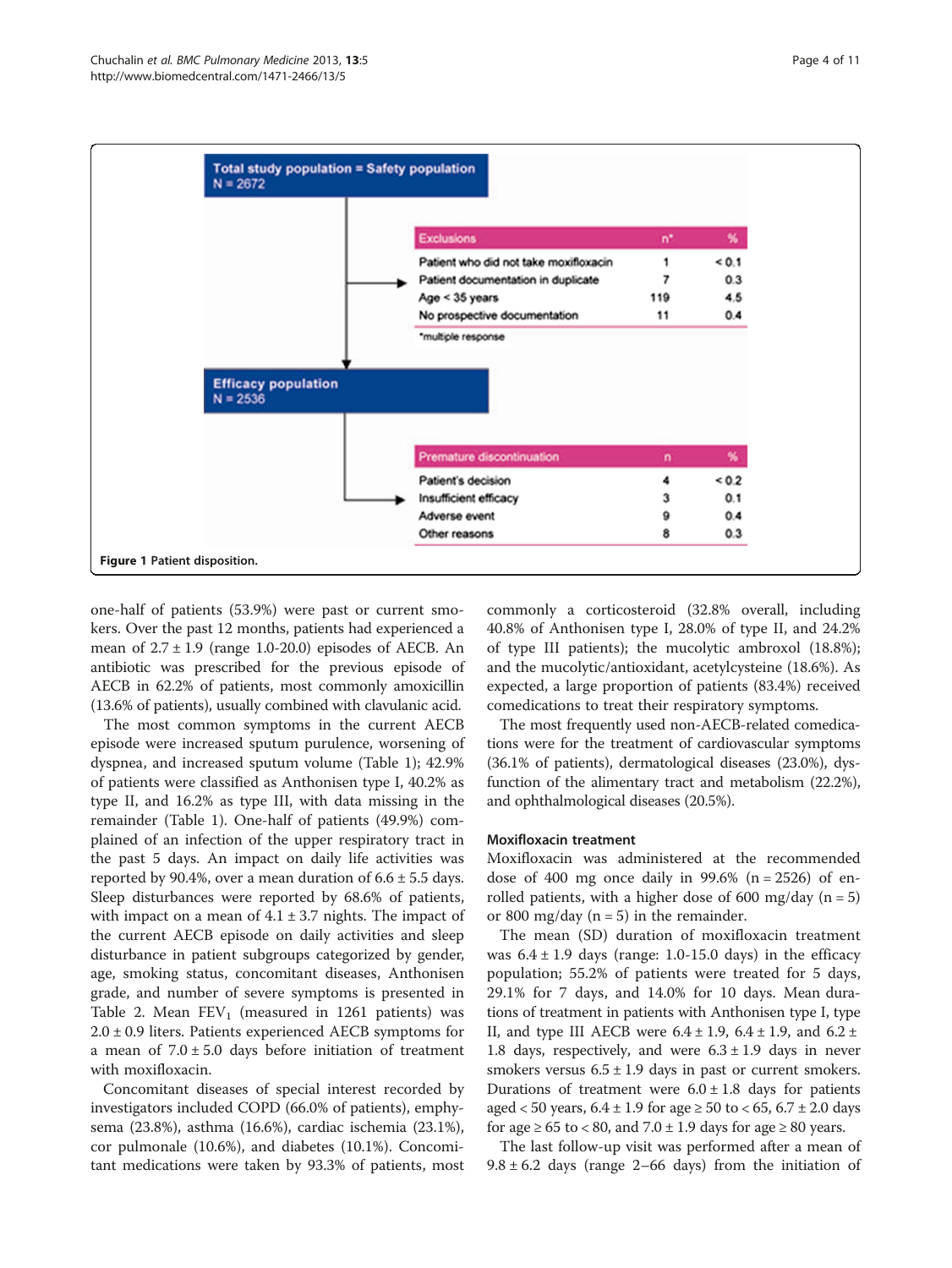<span id="page-4-0"></span>Table 1 Patient demographics and disease characteristics at baseline (efficacy population)

| Parameter                                       | Total $N = 2536$<br>$(100\%)$ |
|-------------------------------------------------|-------------------------------|
| Gender, n (%)                                   |                               |
| Male                                            | 1441 (56.8)                   |
| Female                                          | 1095 (43.2)                   |
| Mean (SD) age, y (n = 2532)                     | 57.8 (12.2)                   |
| Mean (SD) weight, kg ( $n = 2504$ )             | 78.8 (15.3)                   |
| Mean (SD) height, cm $(n = 2477)$               | 170.4 (8.5)                   |
| Mean (SD) BMI, kg/m <sup>2</sup> (n = 2477)     | 27.1(4.8)                     |
| Race, n (%)                                     |                               |
| White                                           | 2349 (92.6)                   |
| Asian                                           | 73 (2.9)                      |
| Black                                           | 7(0.3)                        |
| Other                                           | 6(0.2)                        |
| Missing                                         | 101 (4.0)                     |
| Frequency of common symptoms, n (%)             |                               |
| Sputum purulence increased                      | 2021 (79.7)                   |
| Worsening dyspnea                               | 1998 (78.8)                   |
| Sputum volume increased                         | 1707 (67.3)                   |
| Upper respiratory tract infection (past 5 days) | 1266 (49.9)                   |
| Anthonisen grade, n (%)                         |                               |
| Type I                                          | 1089 (42.9)                   |
| Type II                                         | 1019 (40.2)                   |
| Type III                                        | 412 (16.2)                    |
| Missing                                         | 16(0.6)                       |
| Smoking status, n (%)                           |                               |
| Past or current                                 | 1367 (53.9)                   |
| Never                                           | 1159 (45.7)                   |
| Missing                                         | 10(0.4)                       |
| Years with chronic bronchitis, n (%)            |                               |
| $<$ 1                                           | 127 (5.0)                     |
| $1 - 5$                                         | 863 (34.0)                    |
| $> 5 - 10$                                      | 748 (29.5)                    |
| >10                                             | 796 (31.4)                    |
| Missing                                         | 2(0.1)                        |
| Exacerbations in past 12 months                 |                               |
| None                                            | 478 (18.8)                    |
| Yes                                             | 2048 (80.8)                   |
| 1                                               | 479 (18.9)                    |
| $\overline{2}$                                  | 745 (29.4)                    |
| 3                                               | 420 (16.6)                    |
| 4                                               | 198 (7.8)                     |
| 5                                               | 97 (3.8)                      |
| $\geq 6$                                        | 109 (4.3)                     |
| Missing                                         | 10(0.4)                       |
| Hospitalization due to AECB in past 12 months   |                               |
| None                                            | 1867 (73.6)                   |

## Table 1 Patient demographics and disease characteristics at baseline (efficacy population) (Continued)

| Yes                                     | 668 (26.3)  |
|-----------------------------------------|-------------|
| 1                                       | 442 (17.4)  |
| $\mathfrak{D}$                          | 164 (6.5)   |
| 3                                       | 35(1.4)     |
| $\overline{4}$                          | 10(0.4)     |
| $\geq$ 5                                | 17(0.7)     |
| Missing                                 | 1 (< 0.1)   |
| Corticosteroid intake in past 12 months |             |
| Yes                                     | 964 (38.0)  |
| <b>No</b>                               | 1571 (61.9) |
| Missing                                 | 1 (< 0.1)   |
| Antibiotic treatment for last AECB      |             |
| Yes                                     | 1577 (62.2) |
| <b>No</b>                               | 959 (37.8)  |
| Missing                                 | 0(0.0)      |
|                                         |             |

AECB, acute exacerbation of chronic bronchitis.

moxifloxacin treatment. Moxifloxacin was discontinued prematurely in 23 (0.9%) patients, because of the patient's decision  $(n = 4)$ , insufficient efficacy  $(n = 3)$ , adverse events  $(n = 9)$ , and 'other reasons'  $(n = 8)$  (multiple responses included).

## Efficacy assessments of moxifloxacin treatment

An improvement or relief of the symptoms of AECB that were present at baseline was reported in 89.4% of patients for sputum volume, 97.2% for fever, 86.0% for cough, 87.7% for dyspnea, and 77.2% for sputum character during moxifloxacin treatment. Additional symptom changes are presented in Table [3.](#page-6-0)

Improvement in symptoms occurred after a mean of  $3.4 \pm 1.4$  days of moxifloxacin treatment. Improvements occurred by 3 days in 60.7% of patients, 5 days in 93.2%, and 10 days in 99.3%. Only 0.6% of patients  $(n = 14)$ experienced no symptom improvements during the observational period.

The mean duration of treatment until symptom improvement in patients with Anthonisen type I, II, and III AECB was  $3.6 \pm 1.5$ ,  $3.3 \pm 1.4$ , and  $3.4 \pm 1.4$  days, respect-ively (Table [4](#page-6-0)),  $3.4 \pm 1.4$  days in never smokers versus  $3.5 \pm 1.5$  days in past or current smokers,  $3.6 \pm 1.6$  days in concomitant corticosteroid users versus  $3.4 \pm 1.3$  in noncorticosteroid users, and  $3.7 \pm 1.5$  days in patients with  $>3$ exacerbations versus  $3.4 \pm 1.4$  days in patients with  $\leq 3$ exacerbations in the previous 12 months. Duration of treatment until symptom improvement was  $3.2 \pm 1.4$  days in patients aged < 50 years,  $3.4 \pm 1.4$  days for age  $\geq 50$  to < 65,  $3.6 \pm 1.5$  days for age ≥ 65 to < 80, and  $3.7 \pm 1.9$  for age ≥ 80 years. Mean duration of treatment until symptom improvement in patients with concomitant diseases is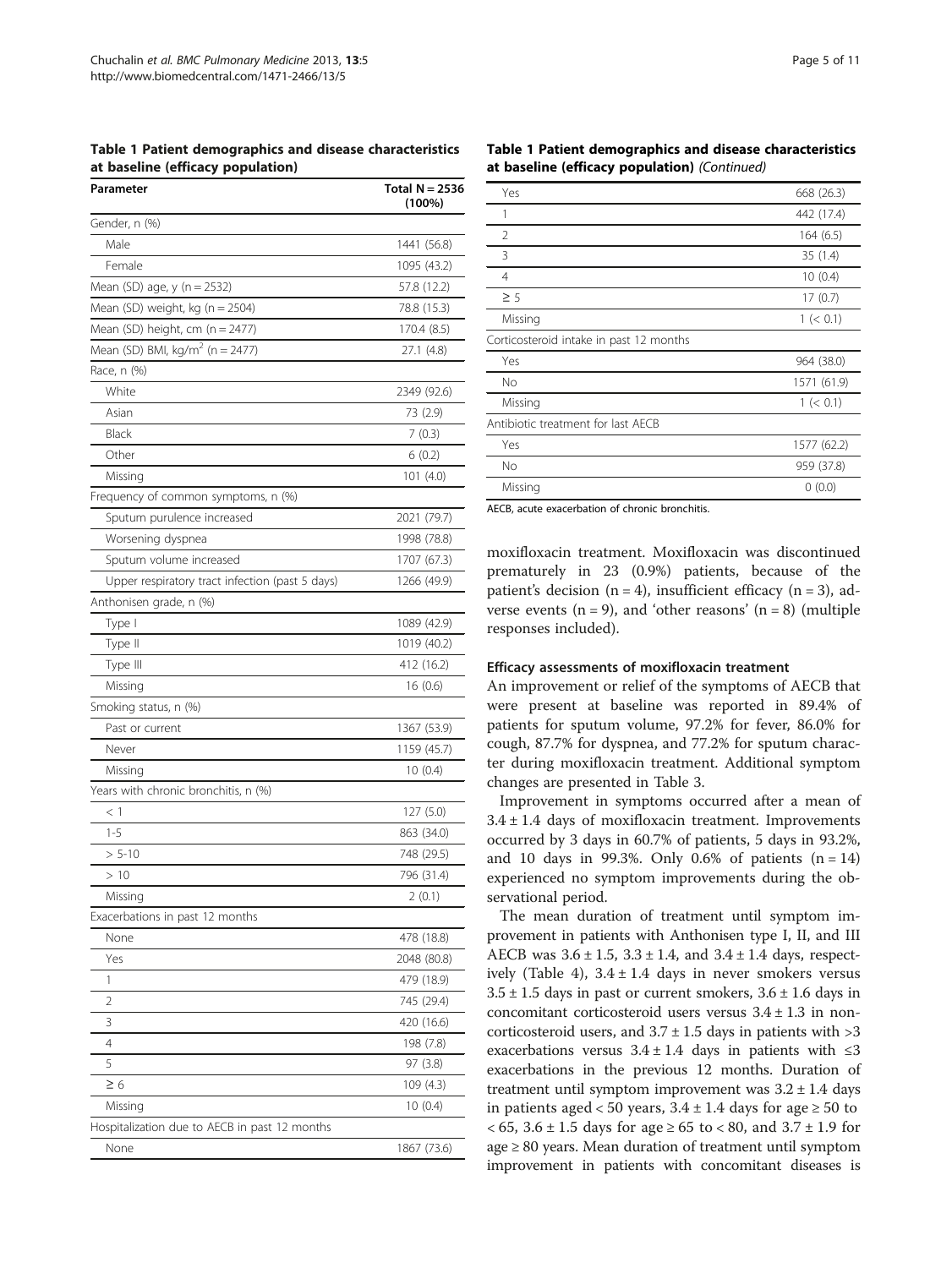# <span id="page-5-0"></span>Table 2 Impact of current AECB episode on daily life activities and sleep disturbance (efficacy population)

| Parameter                                                 | Days with impact on daily life activities |                          |      | Nights with sleep disturbance |               |     |
|-----------------------------------------------------------|-------------------------------------------|--------------------------|------|-------------------------------|---------------|-----|
|                                                           | $(N = 2292)$                              |                          |      | $(N = 1740)$                  |               |     |
|                                                           | n (%)                                     | Mean                     | SD   | n (%)                         | Mean          | SD  |
| Gender                                                    |                                           |                          |      |                               |               |     |
| Male                                                      | 1308 (57.1)                               | 6.6                      | 5.3  | 971 (55.8)                    | 4.1           | 3.8 |
| Female                                                    | 984 (42.9)                                | 6.6                      | 5.8  | 769 (44.2)                    | 4.1           | 3.6 |
| Missing                                                   | 0(0)                                      | $\overline{\phantom{a}}$ |      | 0(0)                          | $\frac{1}{2}$ |     |
| Age group (years)                                         |                                           |                          |      |                               |               |     |
| $≥ 35$ to < 50                                            | 615 (26.8)                                | 6.4                      | 5.2  | 406 (23.3)                    | 3.7           | 2.7 |
| $\geq 50$ to $< 65$                                       | 922 (40.2)                                | 6.7                      | 5.9  | 712 (40.9)                    | 4.0           | 4.1 |
| $\geq 65$ to $< 80$                                       | 680 (29.7)                                | 6.7                      | 5.3  | 557 (32.0)                    | 4.5           | 3.8 |
| $\geq 80$                                                 | 71(3.1)                                   | 5.8                      | 3.9  | 63(3.6)                       | 4.3           | 3.0 |
| Missing                                                   | 4(0.2)                                    | 11.8                     | 5.2  | 2(0.1)                        | 4.0           | 1.4 |
| <b>Smoking status</b>                                     |                                           |                          |      |                               |               |     |
| Never                                                     | 1027 (44.8)                               | 6.7                      | 5.6  | 786 (45.2)                    | 4.0           | 3.7 |
| Past or current smoker                                    | 1255 (54.8)                               | 6.5                      | 5.4  | 945 (54.3)                    | 4.2           | 3.7 |
| Missing                                                   | 10(0.4)                                   | 8.7                      | 5.3  | 9(0.5)                        | 3.6           | 2.1 |
| Concomitant diseases of special interest                  |                                           |                          |      |                               |               |     |
| COPD                                                      | 1549 (67.6)                               | 6.6                      | 5.6  | 1216 (69.9)                   | 4.3           | 3.9 |
| Asthma                                                    | 389 (17.0)                                | 7.5                      | 6.8  | 331 (19.0)                    | 4.4           | 3.5 |
| Emphysema                                                 | 568 (24.8)                                | 7.7                      | 6.4  | 461 (26.5)                    | 4.5           | 3.7 |
| <b>Bronchiectasis</b>                                     | 151 (6.6)                                 | 7.3                      | 6.9  | 128 (7.4)                     | 4.6           | 4.7 |
| Cor pulmonale                                             | 251 (11.0)                                | 8.1                      | 6.4  | 222 (12.8)                    | 5.1           | 4.2 |
| Cardiomyopathy                                            | 146(6.4)                                  | 7.9                      | 7.4  | 122 (7.0)                     | 5.4           | 5.0 |
| Cardiac ischemia                                          | 544 (23.7)                                | 7.2                      | 6.3  | 429 (24.7)                    | 4.2           | 3.5 |
| Heart insufficiency                                       | 135 (5.9)                                 | 10.9                     | 10.1 | 126 (7.2)                     | 6.4           | 6.3 |
| Cardiac arrhythmia                                        | 145(6.3)                                  | 7.7                      | 5.1  | 131 (7.5)                     | 4.9           | 4.0 |
| Chronic alcoholism                                        | 39 (1.7)                                  | 6.0                      | 6.8  | 24(1.4)                       | 5.3           | 5.5 |
| Diabetes                                                  | 238 (10.4)                                | 6.3                      | 5.3  | 196 (11.3)                    | 4.1           | 3.2 |
| No diseases of special interest                           | 324 (14.1)                                | 5.8                      | 4.1  | 203 (11.7)                    | 3.0           | 2.8 |
| Anthonisen grade                                          |                                           |                          |      |                               |               |     |
| Type I                                                    | 1014 (44.2)                               | 7.1                      | 5.1  | 793 (45.6)                    | 4.5           | 3.8 |
| Type II                                                   | 913 (39.8)                                | 6.5                      | 5.9  | 666 (38.3)                    | 3.8           | 3.6 |
| Type III                                                  | 353 (15.4)                                | 5.6                      | 5.6  | 274 (15.7)                    | 3.6           | 3.3 |
| Missing                                                   | 12(0.5)                                   | 7.4                      | 6.2  | 7(0.4)                        | 7.3           | 7.5 |
| Number of severe symptoms per patient at start of therapy |                                           |                          |      |                               |               |     |
| 1                                                         | 446 (19.5)                                | 6.0                      | 5.2  | 295 (17.0)                    | 3.5           | 3.5 |
| $\overline{c}$                                            | 596 (26.0)                                | 6.0                      | 5.0  | 417 (24.0)                    | 3.5           | 3.3 |
| 3                                                         | 377 (16.4)                                | 6.3                      | 5.0  | 279 (16.0)                    | 4.1           | 3.1 |
| $\overline{4}$                                            | 241 (10.5)                                | 6.8                      | 5.4  | 193 (11.1)                    | 4.4           | 3.9 |
| 5                                                         | 163(7.1)                                  | 7.7                      | 4.9  | 142 (8.2)                     | 4.9           | 3.4 |
| 6                                                         | 142(6.2)                                  | 10.2                     | 7.9  | 141(8.1)                      | 5.8           | 3.7 |
| 7                                                         | 66 (2.9)                                  | 9.6                      | 7.5  | 66 (3.8)                      | 6.2           | 5.8 |
| 8                                                         | 16(0.7)                                   | 10.4                     | 9.6  | 15(0.9)                       | 8.1           | 8.6 |
| None                                                      | 245 (10.7)                                | 5.6                      | 4.6  | 192 (11.0)                    | 3.2           | 3.1 |

AECB, acute exacerbation of chronic bronchitis; COPD, chronic obstructive pulmonary disease.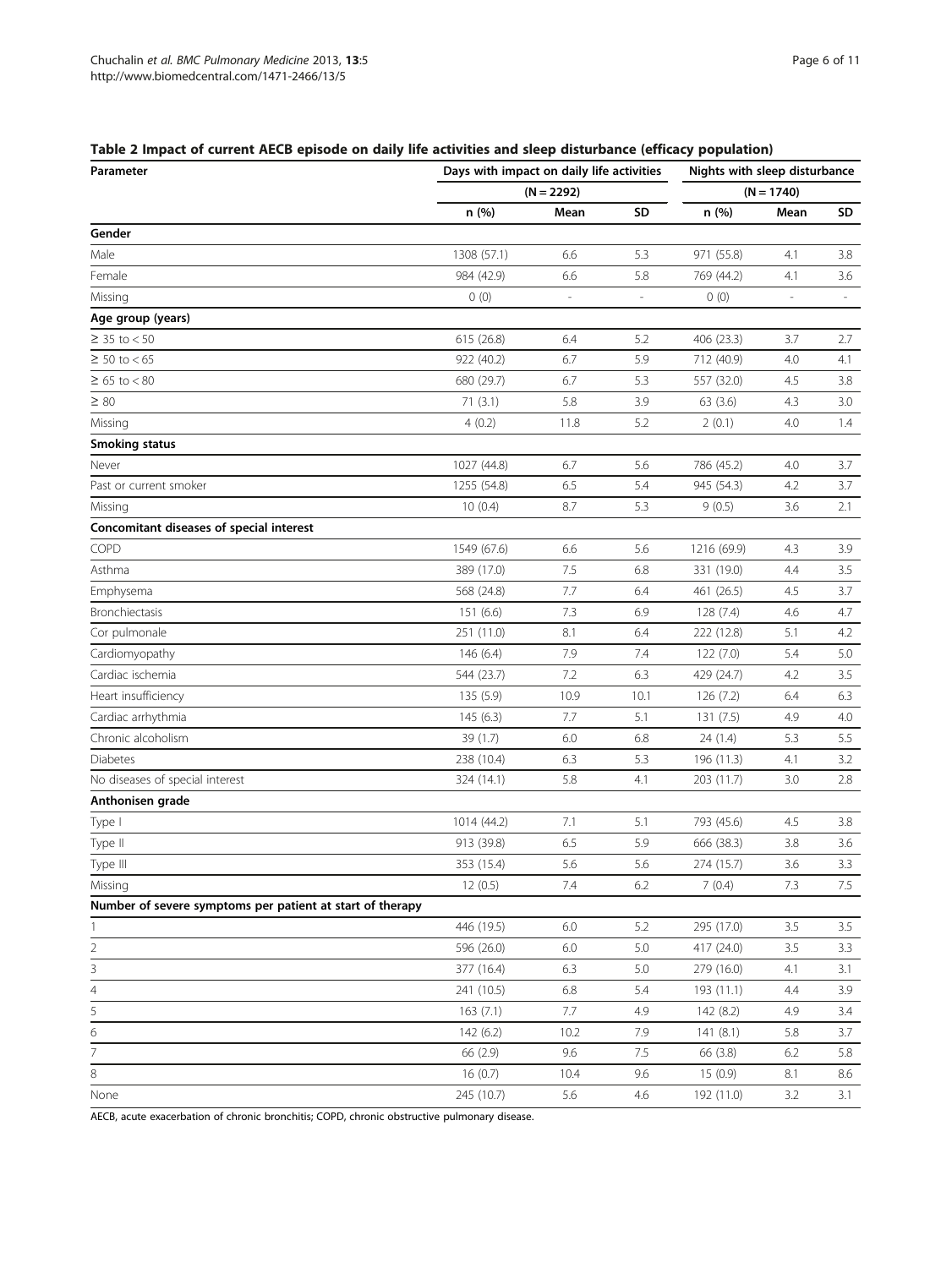| Symptom                 | Total              | <b>Relieved</b> | Improved   | Unchanged  | Worsened  | Missing    |
|-------------------------|--------------------|-----------------|------------|------------|-----------|------------|
|                         | n (%) <sup>a</sup> | $n (%)^b$       | $n (%)^b$  | $n (%)^b$  | $n (%)^b$ | $n (%)^b$  |
| Fever                   | 1768 (69.7)        | 1713 (96.9)     | 5(0.3)     | 15(0.8)    | 0(0.0)    | 35(2.0)    |
| Cough                   | 2512 (99.1)        | 1666 (66.3)     | 495 (19.7) | 320 (12.7) | 1 (< 0.1) | 30(1.2)    |
| <b>Dyspnea</b>          | 2298 (90.6)        | 1615 (70.3)     | 399 (17.4) | 245 (10.7) | 1 (< 0.1) | 38(1.7)    |
| Sputum volume           | 2471 (97.4)        | 1364 (55.2)     | 846 (34.2) | 226 (9.1)  | 8(0.3)    | 27(1.1)    |
| Sputum character        | 2284 (90.1)        | 1350 (59.1)     | 446 (19.5) | 73 (3.2)   | 1 (< 0.1) | 414 (18.1) |
| <b>Chest discomfort</b> | 2116 (83.4)        | 1822 (86.1)     | 103 (4.9)  | 152 (7.2)  | 1 (< 0.1) | 38 (1.8)   |
| Fatigue                 | 1984 (78.2)        | 1573 (79.3)     | 180(9.1)   | 186 (9.4)  | 0(0.0)    | 45(2.3)    |
| Sleep disturbances      | 1672 (65.9)        | 1521 (91.0)     | 45(2.7)    | 78 (4.7)   | 1(0.1)    | 27(1.6)    |

<span id="page-6-0"></span>Table 3 Course of symptoms during observational period; patients with symptoms at initial visit (efficacy population)

<sup>a</sup>Proportion of the efficacy population (n = 2536); <sup>b</sup>proportion of the patients who had symptoms at initial visit.

described in Table 4. For patients with COPD (diagnosed by the attending physician), the mean duration of moxifloxacin treatment until improvement was  $3.5 \pm 1.4$  days.

The mean duration until attainment of a symptom-free status was  $6.5 \pm 2.7$  days. A total of 49.1% of patients were symptom-free after 5 days, 77.6% after 7 days, 93.5% after 10 days, and 98.3% after 20 days (Figure [2](#page-7-0)). Only 1.4% of observed patients  $(n = 36)$  were reported not to attain symptom-free status during the observational period.

#### Safety assessments

Treatment-emergent adverse events (TEAEs) were reported in 2.13% ( $n = 57$ ) patients during the observational period. The most common TEAEs included diarrhea (0.52%, n = 14 patients), nausea (0.41%, n = 11), dizziness

| Table 4 Duration of treatment until symptom |  |
|---------------------------------------------|--|
| improvement (efficacy population)           |  |

| Parameter                                | <b>Duration until</b><br>improvement |      |       |  |
|------------------------------------------|--------------------------------------|------|-------|--|
|                                          | n                                    | Mean | SD    |  |
| Anthonisen grade                         |                                      |      |       |  |
| Type I                                   | 1084                                 | 3.6  | (1.5) |  |
| Type II                                  | 1011                                 | 3.3  | (1.4) |  |
| Type III                                 | 409                                  | 3.4  | (1.4) |  |
| Missing                                  | 16                                   | 4.2  | (1.6) |  |
| Concomitant diseases of special interest |                                      |      |       |  |
| <b>COPD</b>                              | 1667                                 | 3.5  | 1.4   |  |
| Asthma                                   | 412                                  | 3.4  | 1.4   |  |
| Emphysema                                | 602                                  | 3.6  | 1.5   |  |
| <b>Bronchiectasis</b>                    | 162                                  | 3.8  | 1.4   |  |
| Cor pulmonale                            | 268                                  | 3.6  | 1.4   |  |
| Cardiomyopathy                           | 157                                  | 3.5  | 1.5   |  |
| Cardiac ischemia                         | 582                                  | 3.7  | 1.6   |  |
| Heart insufficiency                      | 138                                  | 3.1  | 1.3   |  |
| Cardiac arrhythmia                       | 151                                  | 3.7  | 1.6   |  |
| <b>Diabetes</b>                          | 255                                  | 3.6  | 1.7   |  |

COPD, chronic obstructive pulmonary disease.

(0.30%, n = 8), dyspepsia (0.22%, n = 6), fatigue (0.15%,  $n = 4$ ), and headache (0.15%,  $n = 4$ ). TEAEs considered potentially drug related were reported in  $1.91\%$  (n = 51) patients. Moxifloxacin treatment was interrupted in eight of these patients, withdrawn in four, and the dose was reduced in one patient. By the end of the observational period, drug-related TEAEs had resolved in 40 of the 51 patients, resolved with sequelae in another three, and improved in eight patients.

Four patients (0.15%) experienced 11 serious TEAEs  $(n = 2,$  atrial fibrillation;  $n = 1$  each of: acute myocardial infarction, cardiac flutter, diplopia, vomiting, allergic edema, amnesia, dizziness, dyspnea, and skin reaction). The serious TEAEs were considered to be drug related. All serious TEAEs had resolved by the end of the observational period, following interruption of moxifloxacin treatment in three patients and treatment withdrawal in one patient.

None of the 10 patients who received moxifloxacin at above the recommended dose of 400 mg once daily  $(n = 5)$ , 600 mg/day;  $n = 5$ , 800 mg/day) experienced an adverse event.

#### Summary assessments of moxifloxacin treatment

The efficacy of moxifloxacin was rated by physicians as 'very good' or 'good' in 97.7% of patients, 'sufficient' in 1.8%, and 'insufficient' in 0.5%. Physicians' assessments of the efficacy of moxifloxacin in patient subgroups categorized by gender, age, and Anthonisen grade are presented in Table [5](#page-7-0). The tolerability of moxifloxacin was rated by physicians as 'very good' or 'good' in 97.8% of patients, 'sufficient' in 1.8%, and 'insufficient' in 0.3%.

Approximately 99% of both physicians and patients stated that they were 'very satisfied' or 'satisfied' with the therapeutic effect of moxifloxacin. Compared with the antibiotic treatment during the previous episode of AECB, physicians rated moxifloxacin as better in 77.5% of patients, equal in 5.3%, and worse in 0.2%, with missing data in 17.0%. Moxifloxacin was considered to have an earlier onset of action compared with the previous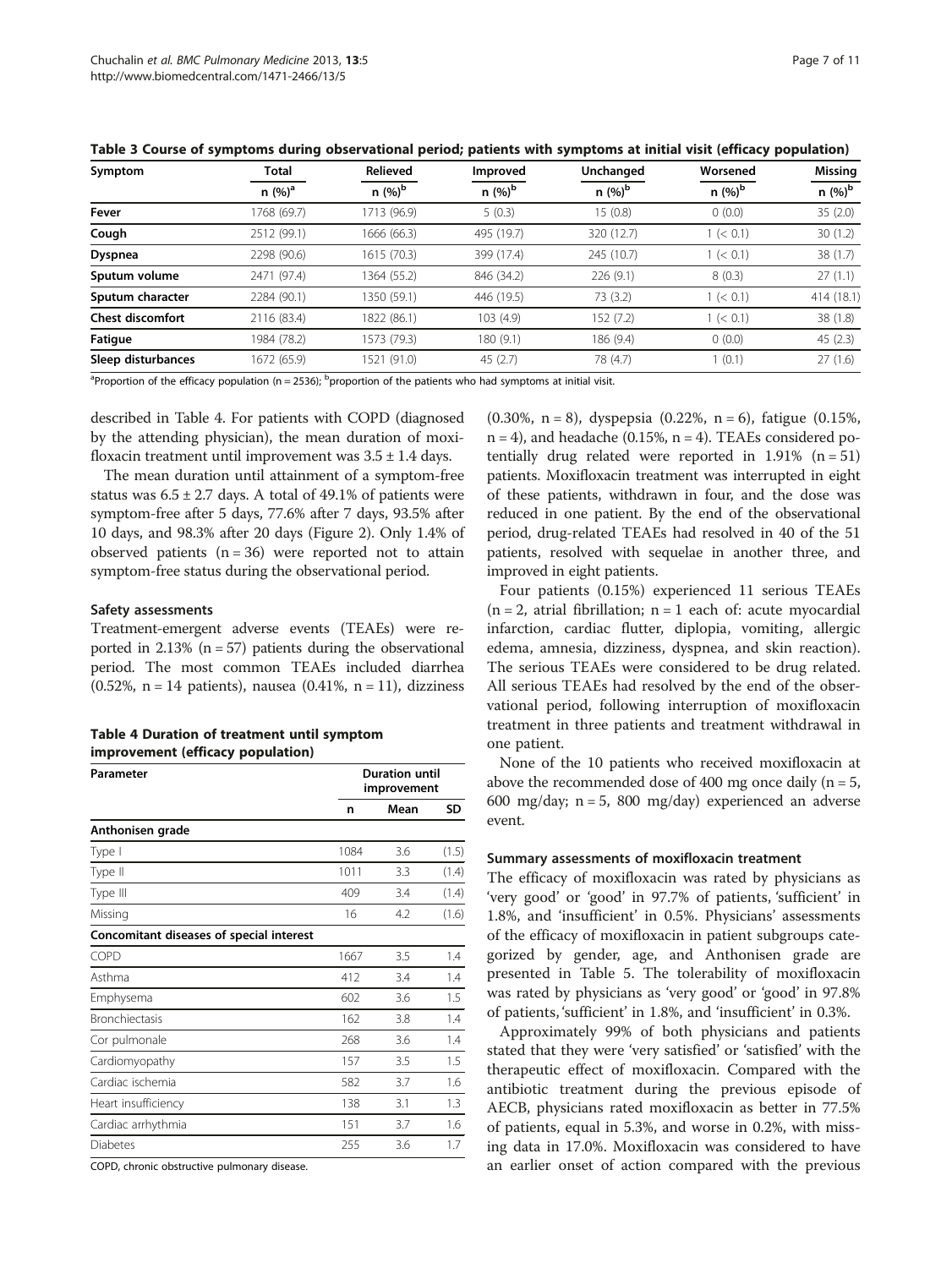<span id="page-7-0"></span>

antibiotic in 73.5% of patients, equivalent onset in 9.5%, and later onset in 1.3%, with missing data in 15.7%. Physicians reported that they would prescribe moxifloxacin again in 98.1% of patients.

# **Discussion**

This non-interventional, naturalistic observational study enrolled a large cohort of outpatients  $(n = 2672)$  with

# Table 5 Physician's assessments of efficacy of moxifloxacin (efficacy population)

| Parameter                      | <b>Total</b> | Very good / good | <b>Sufficient</b> | Insufficient |  |
|--------------------------------|--------------|------------------|-------------------|--------------|--|
| n                              |              | n (%)            | n (%)             | n (%)        |  |
| Gender                         |              |                  |                   |              |  |
| Male                           | 1441         | 1405 (97.5)      | 30(2.1)           | 6 (0.4)      |  |
| Female                         | 1095         | 1072 (97.9)      | 15(1.4)           | 7(0.6)       |  |
| Missing                        | 0            | 0(0)             | 0(0)              | 0(0)         |  |
| Age group (years, $n = 2462$ ) |              |                  |                   |              |  |
| $≥ 35$ to < 50                 | 707          | 694 (98.2)       | 9(1.3)            | 4(0.6)       |  |
| $≥ 50$ to < 65                 | 1023         | 999 (97.7)       | 20(2.0)           | 4(0.4)       |  |
| $≥ 65$ to < 80                 | 728          | 707 (97.1)       | 15(2.1)           | 5(0.7)       |  |
| Missing                        | 4            | 4 (100)          | 0(0)              | 0(0)         |  |
| Anthonisen grade               |              |                  |                   |              |  |
| Type I                         | 1089         | 1065 (97.8)      | 17(1.6)           | 7(0.6)       |  |
| Type II                        | 1019         | 995 (97.6)       | 21(2.1)           | 3(0.3)       |  |
| Type III                       | 412          | 401 (97.3)       | 7(1.7)            | 3(0.7)       |  |
| Missing                        | 16           | 16 (100)         | 0(0)              | 0(0)         |  |

AECB, Anthonisen types I to III, to receive moxifloxacin treatment at the recommended dose of 400 mg once daily. A special feature of the study is the welldocumented patient history regarding previous AECBs, concomitant diseases, and comedications related both to the underlying respiratory disease as well as to other comorbidities before study entry. The majority of patients (approximately 80%) had experienced an exacerbation within the previous 12 months. Also reflecting current clinical experience, a large proportion of the patients had an underlying respiratory condition (e.g. COPD, emphysema, or asthma).

Moxifloxacin administered for a mean of 6.4 days (range 1–15 days) was a highly effective treatment in these patients. Individual symptoms and signs of sputum volume, fever, cough, dyspnea, and sputum character resolved or improved in the majority of patients (range 77-89%) during the observational period. Improvements in symptoms occurred after a mean of 3.4 days and over 93% of patients were symptom-free after 10 days. No differences in the efficacy of moxifloxacin were observed between patients either without or with a diverse range of comorbidities.

Unlike in clinical trials, the dosing regimen used in this non-interventional study was left to the sole discretion of the treating physician. It is interesting to note the high rate of physician compliance (99.6%) with the dose recommended in the Summary of Product Characteristics. This suggests that physicians considered the recommended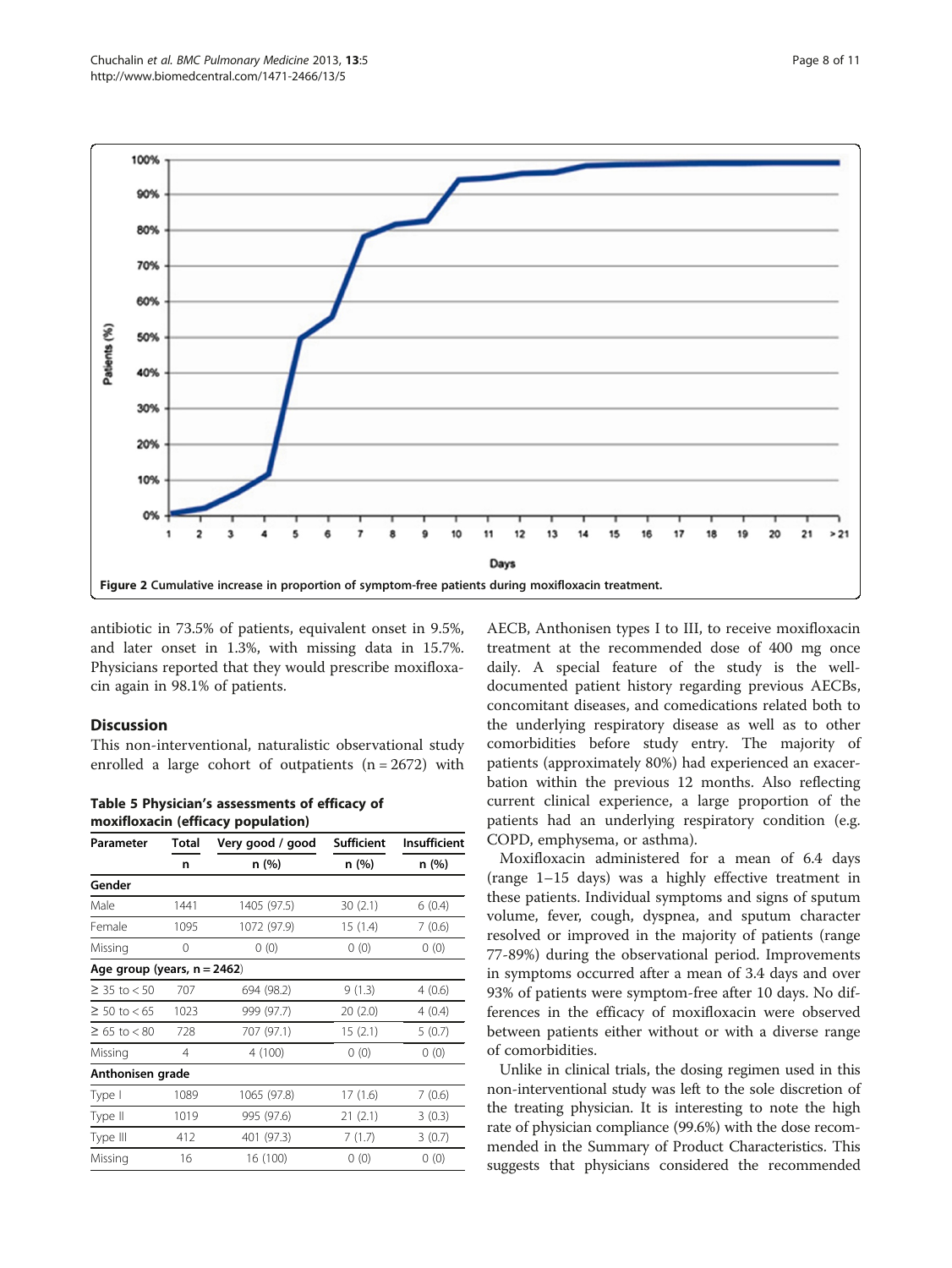dose of moxifloxacin to be highly effective, without the need to adjust the dose, e.g. for body weight. The lack of need for dose adjustment has the advantages of easier dosing and a reduced risk of overdosing.

The results of this study are in agreement with previous studies of moxifloxacin treatment in patients with AECB, including the international observational GIANT study, where symptom improvement occurred after a mean of 3.4 days [\[29](#page-9-0)]. Physicians' summary assessments of moxifloxacin were also similar in the two studies, including a rating of 'very good or good' in excess of 95% of patients.

The rapid recovery from symptoms observed in this study is a desirable characteristic of an effective treatment for patients with AECB. Other observational and controlled studies and cross-sectional analyses report that moxifloxacin is associated with a more rapid recovery from symptoms than other commonly used treatments [\[31-33](#page-9-0)]. The mean duration of treatment until symptom improvement in the current study was broadly similar among patients, but with a trend to increased treatment duration in patients with greater AECB severity, concomitant diseases, and older age.

Physicians rated the tolerability of moxifloxacin as 'very good or good' in approximately 98% of patients, similar to the rate (97%) reported in the observational study by Miravitlles et al. [\[29](#page-9-0)]. Incidences of TEAEs and drug-related adverse events were low. The incidence of TEAEs was lower in the current study than reported in controlled clinical studies (e.g. [\[34](#page-9-0)]), which may be attributed to an underreporting of mild/moderate adverse events that is a feature of observational studies.

The profile of adverse events reported in this study is in agreement with current knowledge of this antibiotic [[25,29,35,36\]](#page-9-0). A meta-analysis of clinical trial and postmarketing surveillance data for moxifloxacin identified nausea, dizziness, and diarrhea as the most frequent adverse events, which occurred at a rate similar to comparator medications [[35\]](#page-9-0). For most patients in the current study, adverse events resolved during the course of treatment and were associated with low rates of treatment withdrawal (0.4%). The observational study by Miravitlles et al. [\[29\]](#page-9-0) reported similarly low rates of treatment-related withdrawal (0.6%).

The overall satisfaction with moxifloxacin treatment expressed by both physicians and patients was high. Relative to previous antibiotics, moxifloxacin also provided a superior efficacy and a faster onset of effect in the majority of patients.

Notable demographic and disease characteristics of this population from South Eastern/Eastern Europe include a markedly higher incidence of COPD among non-smokers when compared with data from Western Europe and the USA [\[37](#page-9-0)[-39](#page-10-0)]. This indicates that

additional environmental factors, such as high levels of industrial air pollution and/or occupational or home indoor air pollution, contributed to the development of COPD in patients from the participating countries, as described by Mannino and Buist [[40\]](#page-10-0).

Limitations of the current study include the primary role of physician judgment for decisions on patient selection and management; the absence of a control group to quantify the response to other antibacterial agents; and the lack of bacteriological assessment, which precludes a correlation with the clinical outcomes. All prescribing choices were made by physicians. As approximately 16% of patients who received moxifloxacin were classified with Anthonisen type III AECB, antibiotic therapy was not prescribed in accordance with current guidelines in all circumstances. A similar experience was reported in the GIANT study [[29\]](#page-9-0).

A strength of observational studies is that they provide an important accompaniment to randomized controlled trials and reflect real-world practice in terms of prescribing behavior [[41\]](#page-10-0). The lack of bacteriological assessment in this study is in line with current practice for the outpatient treatment of AECB. The high response rate in this study, which included patients with a range of common comorbidities, suggests that treatment with broader-spectrum drugs such as moxifloxacin is appropriate for patients with moderate-to-severe AECB who are managed outside hospital.

# Conclusions

The efficacy, safety, and tolerability profiles of moxifloxacin that are characterized in this large observational study from South Eastern/Eastern Europe confirm previous studies which report that moxifloxacin offers benefits for the treatment of moderate-to-severe exacerbations in outpatients with AECB. The response to moxifloxacin treatment was broadly independent of the patients' demographic and disease background. Physicians complied with the recommended 400 mg once-daily dose in a large proportion of patients, confirming the advantages of this simple dosing regimen.

#### Abbreviations

AECB: Acute exacerbation of chronic bronchitis; AECOPD: Acute exacerbation of chronic obstructive pulmonary disease; COPD: Chronic obstructive pulmonary disease; FEV<sub>1</sub>: Forced expiratory volume in 1 second.

#### Competing interests

AC, MZ, DD, and MT declare that they have no competing interests. H-PM and TP are full-time employees of Bayer AG.

#### Authors' contributions

AC participated in study design, data acquisition, and data analysis and interpretation. MZ, DD, MT, and H-PM participated in data acquisition and data analysis and interpretation. TP participated in study design and concepts, and data analysis and interpretation. All authors participated in the critical review revision of the manuscript. All authors read and approved the final manuscript for submission.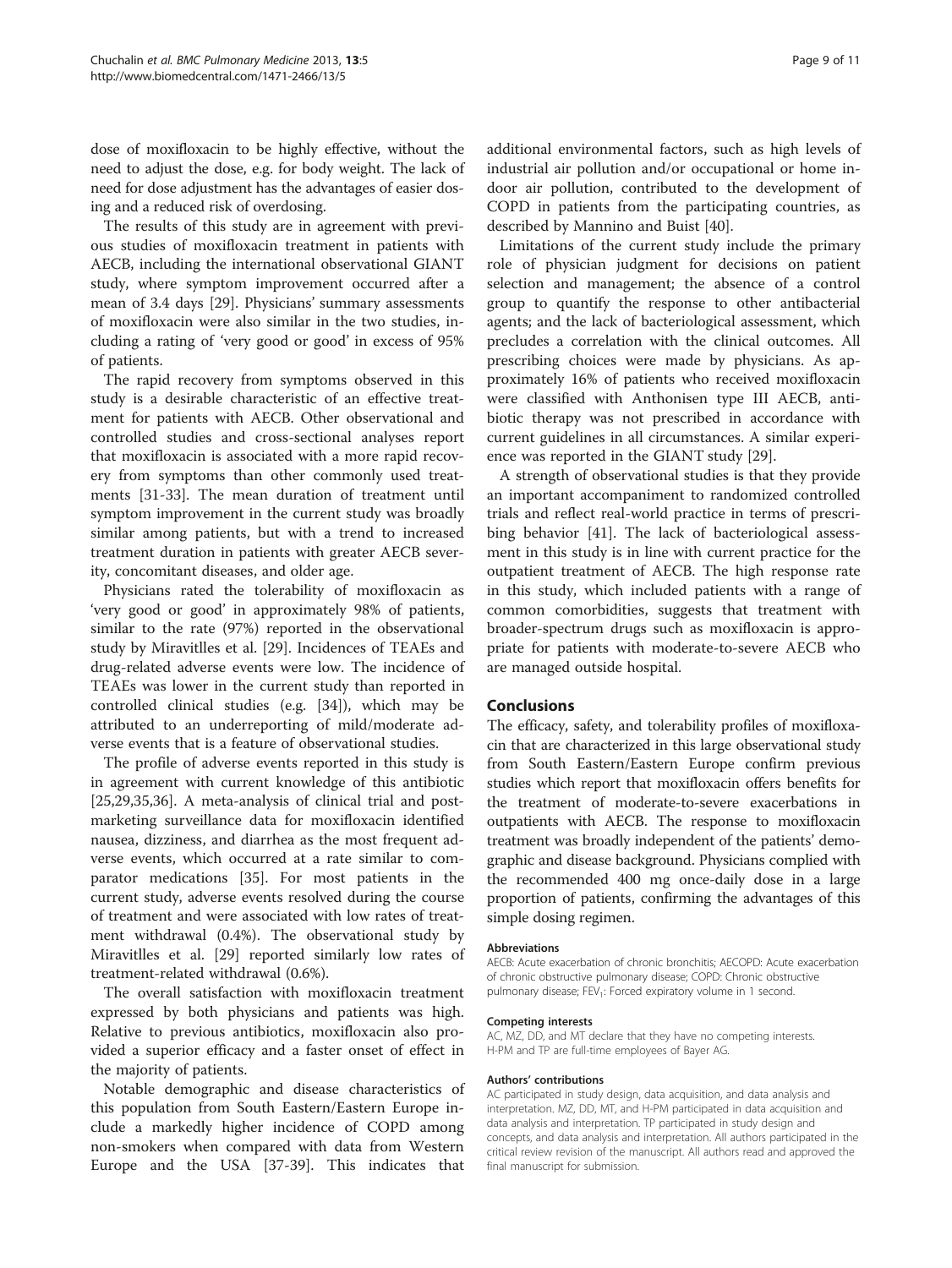#### <span id="page-9-0"></span>Acknowledgments

Bayer Pharma provided support in the design and conduct of the study and in the collection, management, and analysis of the data. The roles of the authors who are employed by Bayer Pharma are itemized in the section above.

Caroline Schneider and Klaus Hechenbichler at the Dr. Schauerte Contract Research organization provided project management and statistical support. Bill Wolvey at PAREXEL provided medical writing support funded by Bayer Pharma.

#### Author details

<sup>1</sup>Pulmonology Department, Federal State Institution "Research Institute of Pulmonology of Roszdrav", Moscow 105077, Russian Federation. Pulmonology Department, Hospital #7, Simferopol 95044, Ukraine. <sup>3</sup>Klinika za Pulmologija i Alergologija, Skopje 1000, Macedonia. <sup>4</sup>Privatna Pulmološka Ordinacija "Dr. Tokić", 71 000 Sarajevo, Bosnia and Herzegovina. <sup>5</sup>Bayer Vital GmbH, Leverkusen 51368, Germany. <sup>6</sup>Bayer Pharma AG, Berlin 13353, Germany.

#### Received: 7 June 2012 Accepted: 16 January 2013 Published: 23 January 2013

#### References

- 1. Celli BR, Thomas NE, Anderson JA, Ferguson GT, Jenkins CR, Jones PW, Vestbo J, Knobil K, Yates JC, Calverley PM: Effect of pharmacotherapy on rate of decline of lung function in chronic obstructive pulmonary disease: results from the TORCH study. Am J Respir Crit Care Med 2008, 178(4):332-338.
- Doll H, Miravitlles M: Health-related QOL in acute exacerbations of chronic bronchitis and chronic obstructive pulmonary disease: a review of the literature. PharmacoEconomics 2005, 23(4):345-363.
- Donaldson GC, Seemungal TA, Bhowmik A, Wedzicha JA: Relationship between exacerbation frequency and lung function decline in chronic obstructive pulmonary disease. Thorax 2002, 57(10):847–852.
- Kanner RE, Anthonisen NR, Connett JE: Lower respiratory illnesses promote FEV(1) decline in current smokers but not ex-smokers with mild chronic obstructive pulmonary disease: results from the lung health study. Am J Respir Crit Care Med 2001, 164(3):358-364.
- Nicolson P, Anderson P: The patient's burden: physical and psychological effects of acute exacerbations of chronic bronchitis. J Antimicrob Chemother 2000, 45:25–32.
- 6. Seemungal TA, Donaldson GC, Paul EA, Bestall JC, Jeffries DJ, Wedzicha JA: Effect of exacerbation on quality of life in patients with chronic obstructive pulmonary disease. Am J Respir Crit Care Med 1998, 157(5 Pt 1):1418-1422.
- 7. Soler-Cataluna JJ, Martinez-Garcia MA, Roman SP, Salcedo E, Navarro M, Ochando R: Severe acute exacerbations and mortality in patients with chronic obstructive pulmonary disease. Thorax 2005, 60(11):925–931.
- 8. Spencer S, Jones PW: Time course of recovery of health status following an infective exacerbation of chronic bronchitis. Thorax 2003, 58(7):589–593.
- Sethi S: Infectious etiology of acute exacerbations of chronic bronchitis. Chest 2000, 117(5 Suppl 2):380S–385S.
- 10. Global Initative for Chronic Obstructive Lung Disease (GOLD): Global Strategy for the Diagnosis, Management and Prevention of COPD; 2010. Available at: [http://www.goldcopd.org/guidelines-global-strategy-for](http://www.goldcopd.org/guidelines-global-strategy-for-diagnosis-management.html)[diagnosis-management.html](http://www.goldcopd.org/guidelines-global-strategy-for-diagnosis-management.html). Accessed November 1, 2011.
- 11. O'Donnell DE, Hernandez P, Kaplan A, Aaron S, Bourbeau J, Marciniuk D, Balter M, Ford G, Gervais A, Lacasse Y, Maltais F, Road J, Rocker G, Sin D, Sinuff T, Voduc N: Canadian Thoracic Society recommendations for management of chronic obstructive pulmonary disease - 2008 update highlights for primary care. Can Respir J 2008, 15(Suppl A):1A-8A.
- 12. Woodhead M, Blasi F, Ewig S, Garau J, Huchon G, Ieven M, Ortqvist A, Schaberg T, Torres A, van der Heijden G, Read R, Verheij TJ: Guidelines for the management of adult lower respiratory tract infections–full version. Clin Microbiol Infect 2011, 17(Suppl 6):E1–E59.
- 13. Anthonisen NR, Manfreda J, Warren CP, Hershfield ES, Harding GK, Nelson NA: Antibiotic therapy in exacerbations of chronic obstructive pulmonary disease. Ann Intern Med 1987, 106(2):196–204.
- 14. Burkhardt O, Welte T: 10 years' experience with the pneumococcal quinolone moxifloxacin. Expert Rev Anti Infect Ther 2009, 7(6):645–668.
- 15. Chodosh S, DeAbate CA, Haverstock D, Aneiro L, Church D: Short-course moxifloxacin therapy for treatment of acute bacterial exacerbations of chronic bronchitis.The bronchitis study group. Respir Med 2000, 94(1):18–27.
- 16. Miravitlles M, Molina J, Brosa M: Clinical efficacy of moxifloxacin in the treatment of exacerbations of chronic bronchitis: a systematic review and meta-analysis [in Spanish]. Arch Bronconeumol 2007, 43(1):22–28.
- 17. Wilson R, Kubin R, Ballin I, Deppermann KM, Bassaris HP, Leophonte P, Schreurs AJ, Torres A, Sommerauer B: Five day moxifloxacin therapy compared with 7 day clarithromycin therapy for the treatment of acute exacerbations of chronic bronchitis. J Antimicrob Chemother 1999, 44(4):501–513.
- 18. Miravitlles M: Moxifloxacin: an antibiotic designed for use in the community. Eur Respir Rev 2000, 10:161-169.
- 19. Soman A, Honeybourne D, Andrews J, Jevons G, Wise R: Concentrations of moxifloxacin in serum and pulmonary compartments following a single 400 mg oral dose in patients undergoing fibre-optic bronchoscopy. J Antimicrob Chemother 1999, 44(6):835–838.
- 20. Krasemann C, Meyer J, Springsklee M: Moxifloxacin (MFX) in acute exacerbations of chronic bronchitis (AECB): a bacteriological and clinical metaanalysis [abstract]: Program and abstracts of the 9th European Congress of Clinical Microbiology and Infectious Diseases; 1999. Abstract P203.
- 21. Miravitlles M: Moxifloxacin in respiratory tract infections. Expert Opin Pharmacother 2005, 6(2):283–293.
- 22. Wilson R, Allegra L, Huchon G, Izquierdo JL, Jones P, Schaberg T, Sagnier PP: Short-term and long-term outcomes of moxifloxacin compared to standard antibiotic treatment in acute exacerbations of chronic bronchitis. Chest 2004, 125(3):953–964.
- 23. Miravitlles M: Moxifloxacin in the management of exacerbations of chronic bronchitis and COPD. Int J Chron Obstruct Pulmon Dis 2007,  $2(3):191-204$
- 24. Wilson R, Jones P, Schaberg T, Arvis P, Duprat-Lomon I, Sagnier PP: Antibiotic treatment and factors influencing short and long term outcomes of acute exacerbations of chronic bronchitis. Thorax 2006, 61(4):337–342.
- 25. Wilson R, Anzueto A, Miravitlles M, Arvis P, Alder J, Haverstock D, Trajanovic M, Sethi S: Moxifloxacin vs amoxicillin/clavulanic acid in outpatient AECOPD: MAESTRAL results. Eur Respir J 2012, Epub ahead of print.
- 26. Miravitlles M, Llor C, Molina J, Naberan K, Cots JM, Ros F: Antibiotic treatment of exacerbations of COPD in general practice: long-term impact on health-related quality of life. Int J Chron Obstruct Pulmon Dis 2010, 5:11–19.
- 27. Llor C, Sierra N, Hernandez S, Moragas A, Hernandez M, Bayona C, Miravitlles M: The higher the number of daily doses of antibiotic treatment in lower respiratory tract infection the worse the compliance. J Antimicrob Chemother 2009, 63(2):396–399.
- 28. Simoens S, Decramer M: A pharmacoeconomic review of the management of respiratory tract infections with moxifloxacin. Expert Opin Pharmacother 2008, 9(10):1735–1744.
- 29. Miravitlles M, Anzueto A, Ewig S, Legnani D, Stauch K: Characterisation of exacerbations of chronic bronchitis and COPD in Europe: the GIANT study. Ther Adv Respir Dis 2009, 3(6):267–277.
- 30. Merck: AVELOX<sup>®</sup> (moxifloxacin hydrochloride) US prescribing information; 2011. Available at: [http://www.merck.com/product/usa/pi\\_circulars/a/avelox/](http://www.merck.com/product/usa/pi_circulars/a/avelox/avelox_pi.pdf) [avelox\\_pi.pdf.](http://www.merck.com/product/usa/pi_circulars/a/avelox/avelox_pi.pdf) Accessed January 25, 2012.
- 31. Miravitlles M, Zalacain R, Murio C, Ferrer M, Alvarez-Sala JL, Masa JF, Verea H, Ros F, Vidal R: Speed of recovery from acute exacerbations of chronic obstructive pulmonary disease after treatment with antimicrobials: results of a two-year study. Clin Drug Investig 2003, 23(7):439–450.
- 32. Miravitlles M, Torres A: Antibiotics in exacerbations of COPD: lessons from the past. Eur Respir J 2004, 24(6):896–897.
- Kreis SR, Herrera N, Golzar N: A comparison of moxifloxacin and azithromycin in the treatment of acute exacerbations of chronic bronchitis. J Clin Outcomes Manage 2000, 7(12):33–37.
- 34. Sethi S, Jones PW, Theron MS, Miravitlles M, Rubinstein E, Wedzicha JA, Wilson R: Pulsed moxifloxacin for the prevention of exacerbations of chronic obstructive pulmonary disease: a randomized controlled trial. Respir Res 2010, 11:10.
- 35. Ball P, Stahlmann R, Kubin R, Choudhri S, Owens R: Safety profile of oral and intravenous moxifloxacin: cumulative data from clinical trials and postmarketing studies. Clin Ther 2004, 26(7):940-950.
- 36. Van Bambeke F, Tulkens PM: Safety profile of the respiratory fluoroquinolone moxifloxacin: comparison with other fluoroquinolones and other antibacterial classes. Drug Saf 2009, 32(5):359–378.
- 37. Behrendt CE: Mild and moderate-to-severe COPD in nonsmokers: distinct demographic profiles. Chest 2005, 128(3):1239–1244.